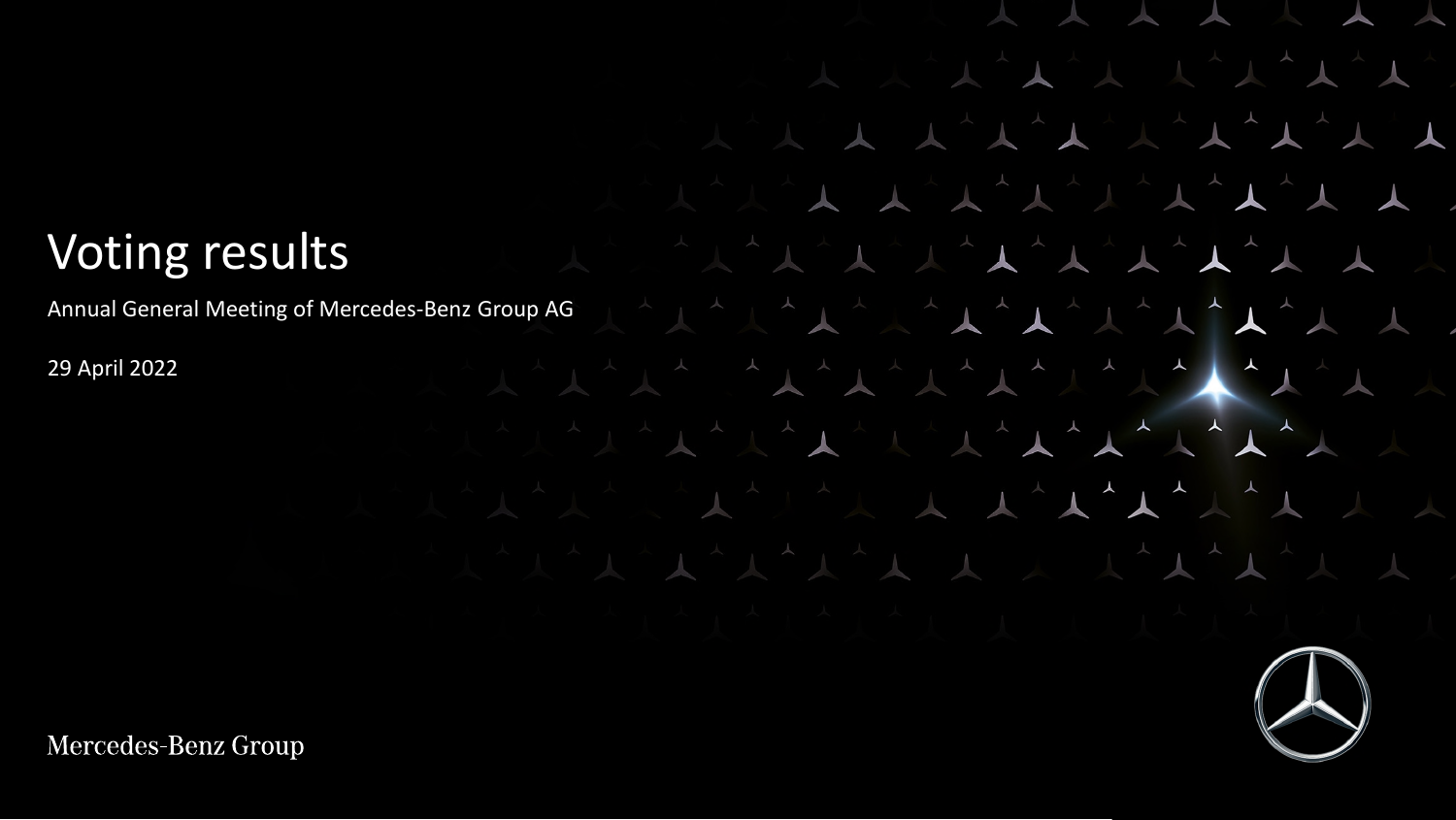#### **Presence**

| Share capital                       | 3,069,671,971.76 Euro |  |
|-------------------------------------|-----------------------|--|
| Number of shares issued             | 1,069,837,447         |  |
| Number of shares represented*       | 680,795,955           |  |
| Number of shares in absentee voting | 9,885,443             |  |
| Total number of represented shares  | 690,681,398           |  |
| Portion of share capital            | 64.56 %               |  |

\* Represented by the proxies appointed by the Company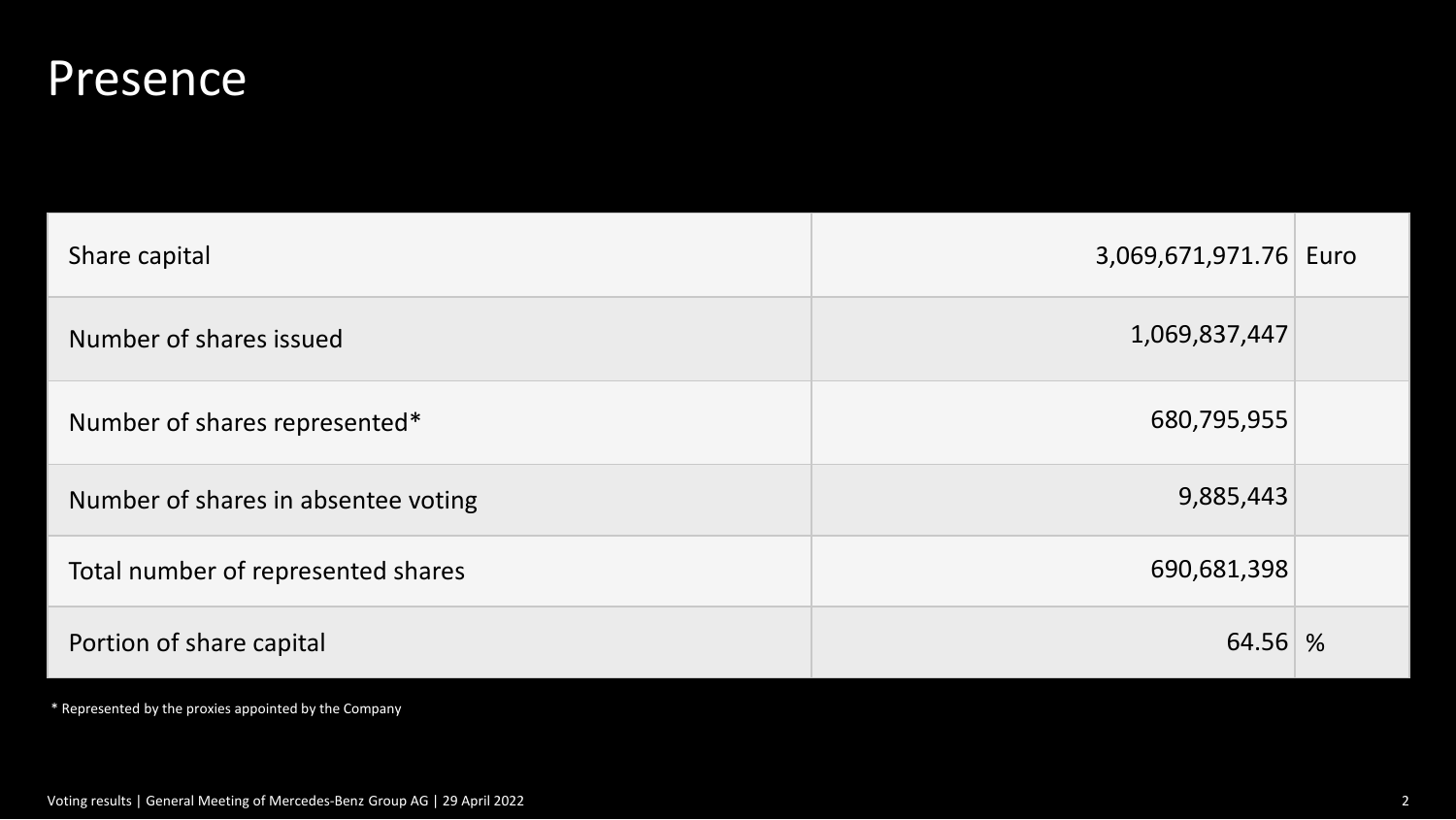### Result agenda item 2 – Appropriation of distributable profit

| Valid votes cast*<br>$=$ number of shares                  | 689,804,129 |         |
|------------------------------------------------------------|-------------|---------|
| Valid votes cast in percent of<br>registered share capital |             | 64.48 % |
| <b>Voting Yes</b>                                          | 689,538,161 | 99.96 % |
| <b>Voting No</b>                                           | 265,968     | 0.04%   |
| Abstentions                                                | 877,169     |         |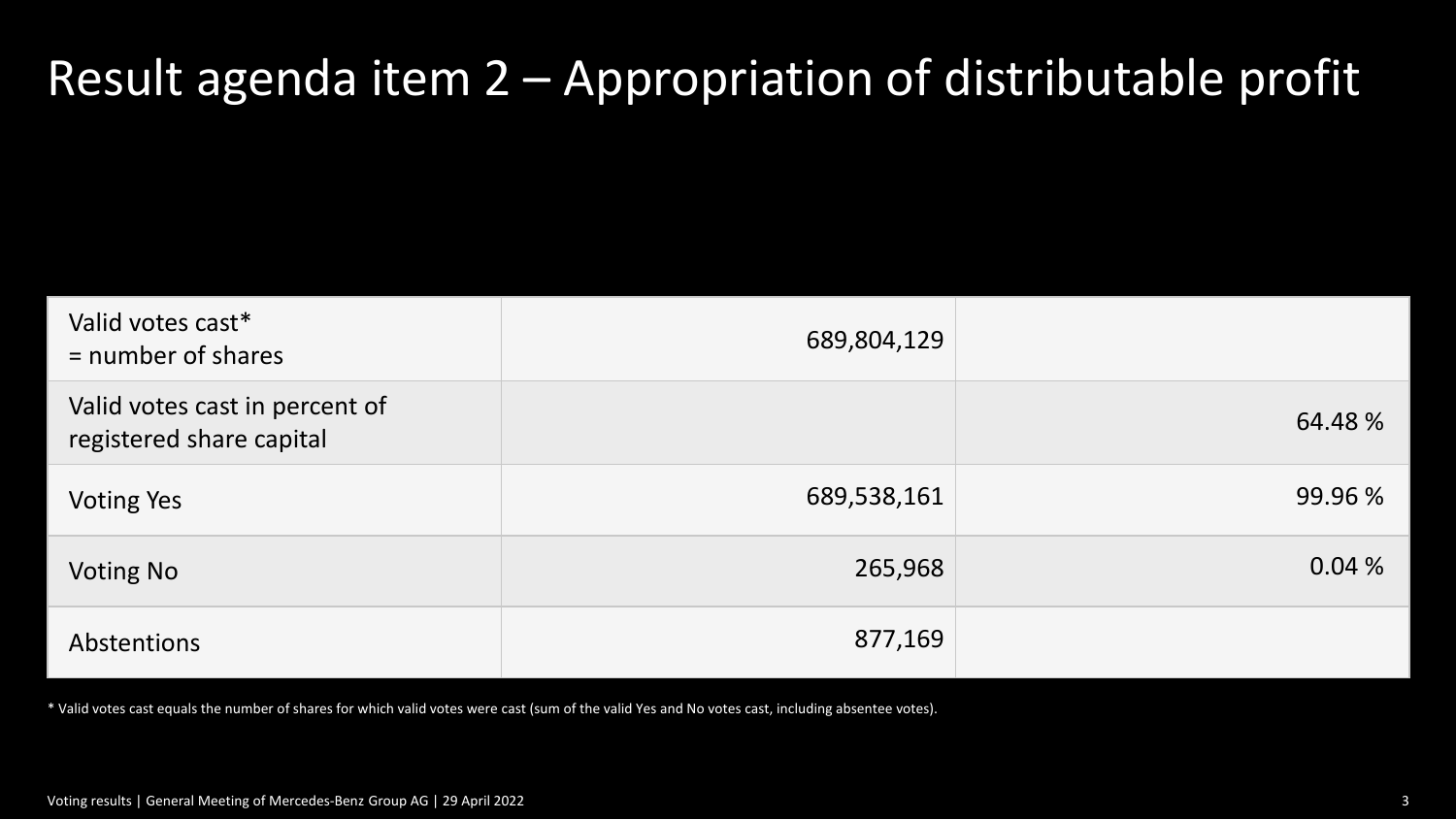## Result agenda item 3 – Ratification of Board of Management members' actions in the financial year 2021

| Valid votes cast*<br>$=$ number of shares                  | 658,380,686 |         |
|------------------------------------------------------------|-------------|---------|
| Valid votes cast in percent of<br>registered share capital |             | 61.54 % |
| <b>Voting Yes</b>                                          | 516,050,568 | 78.38 % |
| <b>Voting No</b>                                           | 142,330,118 | 21.62 % |
| Abstentions                                                | 32,298,965  |         |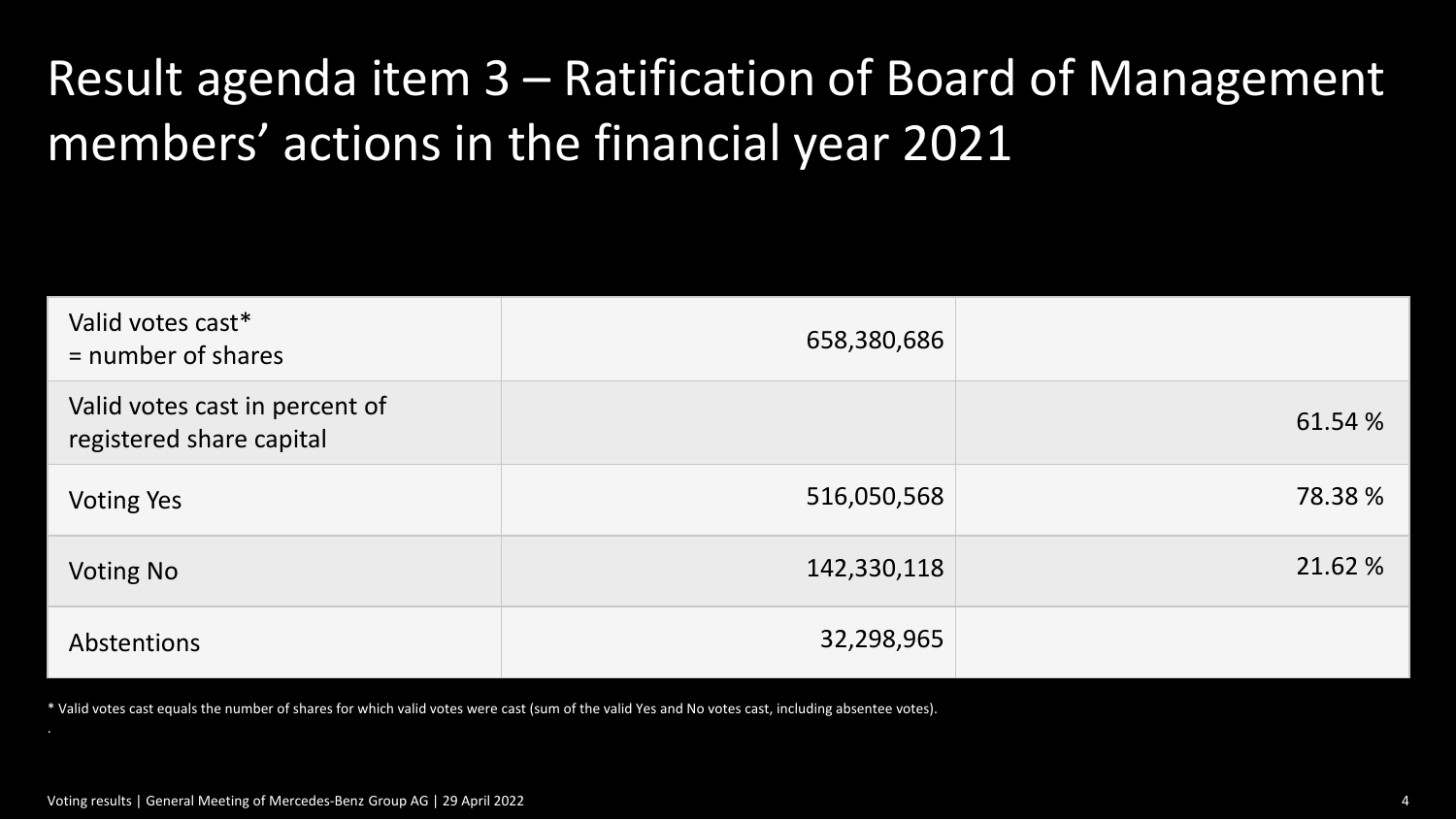## Result agenda item 4 – Ratification of Supervisory Board members' actions in financial year 2021

| Valid votes cast*<br>$=$ number of shares                  | 658,320,979 |         |
|------------------------------------------------------------|-------------|---------|
| Valid votes cast in percent of<br>registered share capital |             | 61.53 % |
| <b>Voting Yes</b>                                          | 514,643,103 | 78.18 % |
| <b>Voting No</b>                                           | 143,677,876 | 21.82 % |
| Abstentions                                                | 32,358,807  |         |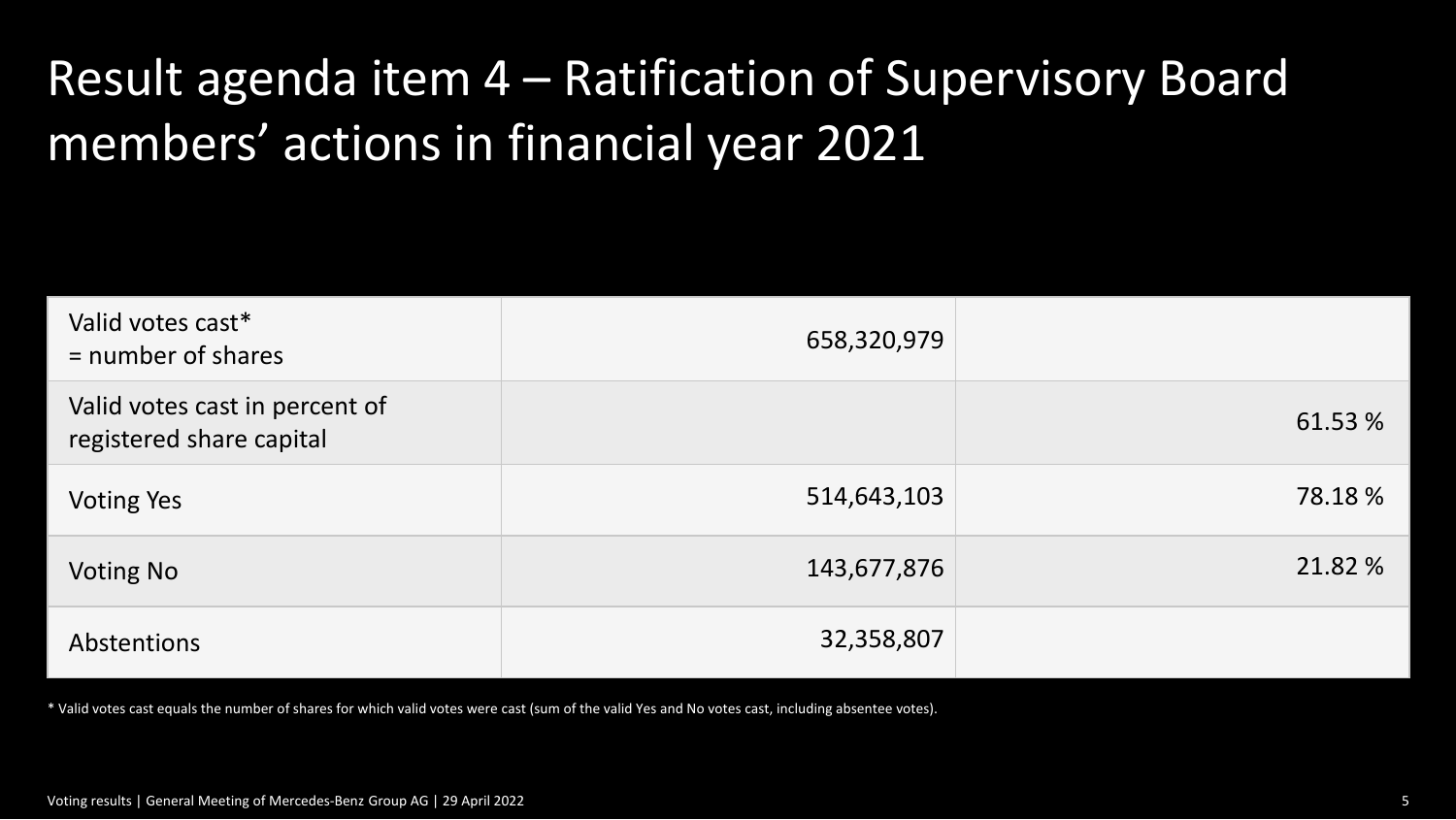# Result agenda item 5 – Appointment of the auditor and group auditor

#### **a) financial year 2022 including interim financial statements**

| Valid votes cast*<br>$=$ number of shares                  | 673,582,704 |         |
|------------------------------------------------------------|-------------|---------|
| Valid votes cast in percent of<br>registered share capital |             | 62.96 % |
| <b>Voting Yes</b>                                          | 599,480,955 | 89.00 % |
| <b>Voting No</b>                                           | 74,101,749  | 11.00 % |
| Abstentions                                                | 17,098,529  |         |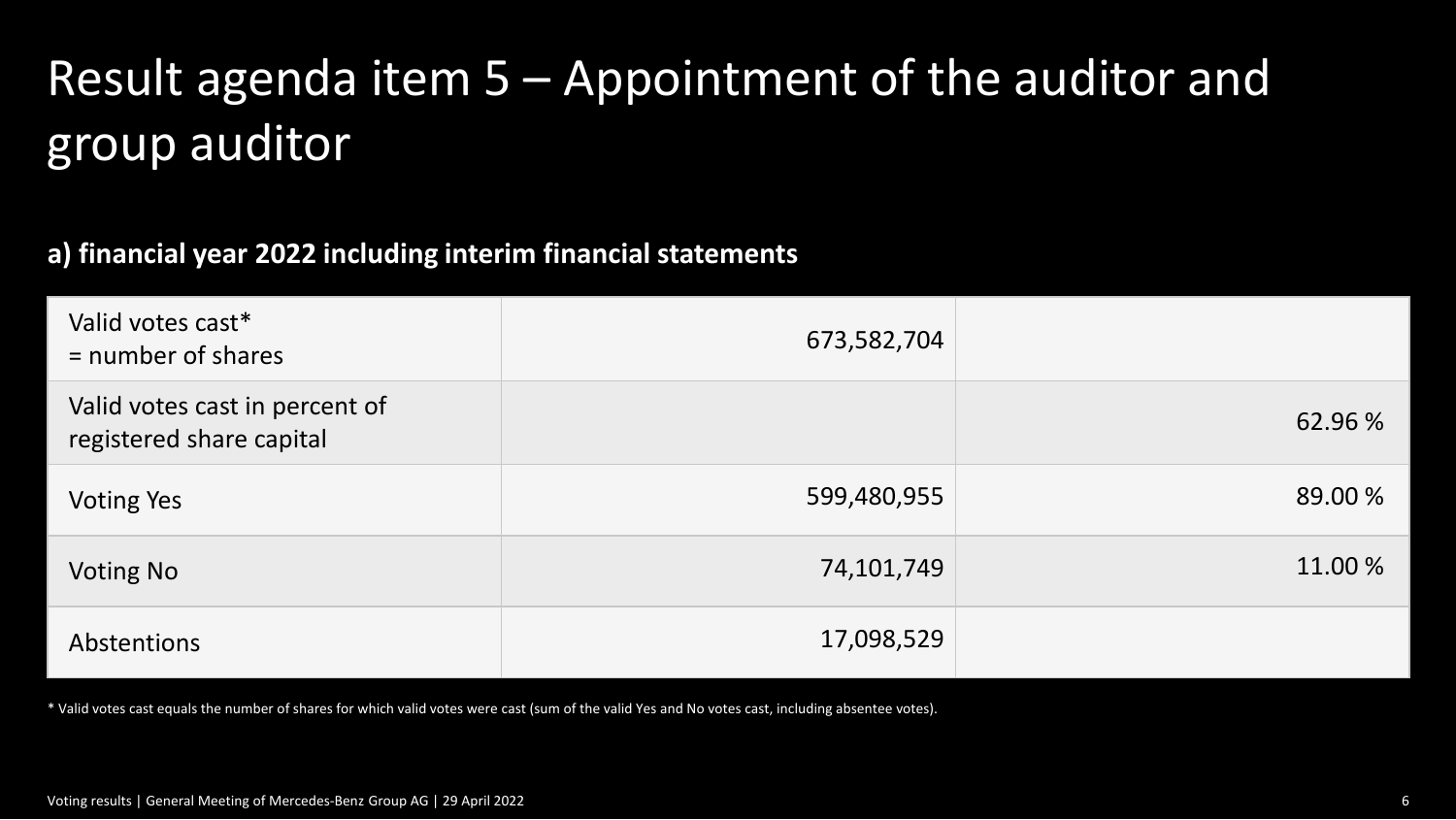# Result agenda item 5 – Appointment of the auditor and group auditor

**b) interim financial statements for the financial year 2023 until the Annual Meeting 2023**

| Valid votes cast*<br>$=$ number of shares                  | 673,533,445 |         |
|------------------------------------------------------------|-------------|---------|
| Valid votes cast in percent of<br>registered share capital |             | 62.96 % |
| <b>Voting Yes</b>                                          | 609,604,659 | 90.51 % |
| <b>Voting No</b>                                           | 63,928,786  | 9.49%   |
| Abstentions                                                | 17,147,788  |         |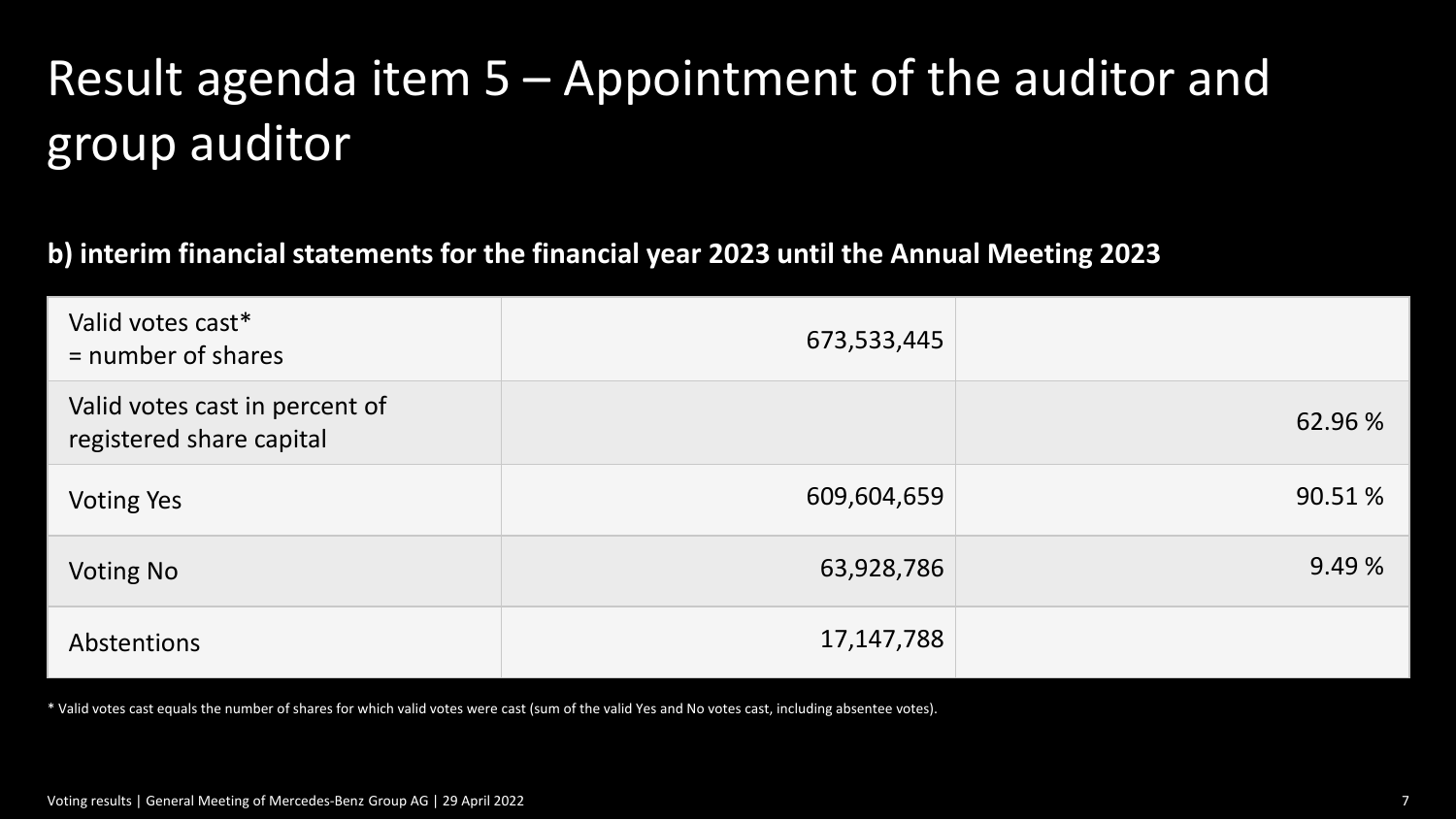## Result agenda item 6 – Elections to the Supervisory Board

#### **a) Dame Veronica Anne ("Polly") Courtice**

| Valid votes cast*<br>$=$ number of shares                  | 688,931,683 |         |
|------------------------------------------------------------|-------------|---------|
| Valid votes cast in percent of<br>registered share capital |             | 64.40 % |
| <b>Voting Yes</b>                                          | 687,157,788 | 99.74 % |
| <b>Voting No</b>                                           | 1,773,895   | 0.26%   |
| Abstentions                                                | 1,748,400   |         |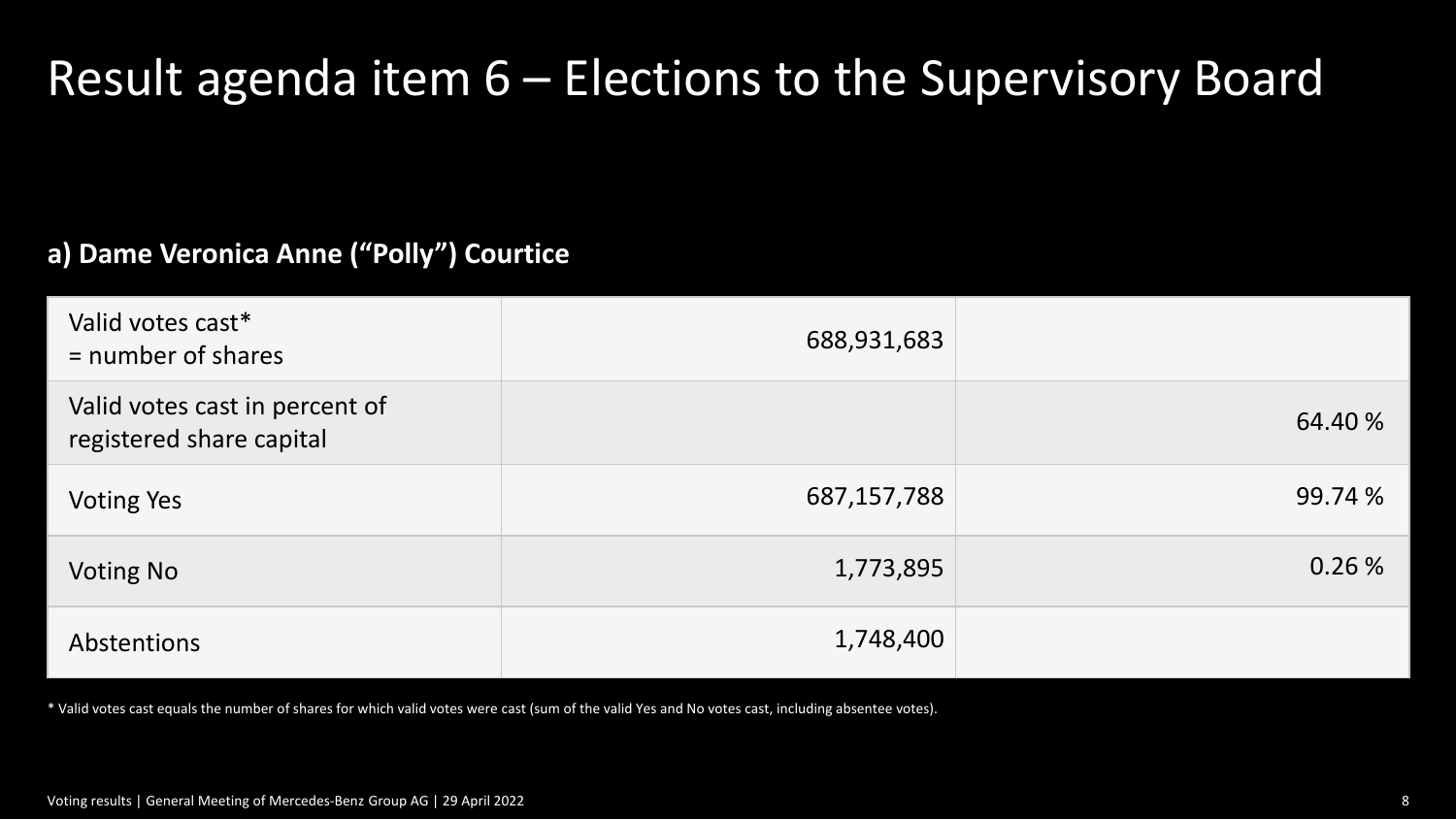## Result agenda item 6 – Elections to the Supervisory Board

#### **b) Marco Gobbetti**

| Valid votes cast*<br>$=$ number of shares                  | 686,310,128 |         |
|------------------------------------------------------------|-------------|---------|
| Valid votes cast in percent of<br>registered share capital |             | 64.15 % |
| <b>Voting Yes</b>                                          | 640,395,630 | 93.31 % |
| <b>Voting No</b>                                           | 45,914,498  | 6.69%   |
| Abstentions                                                | 4,371,170   |         |